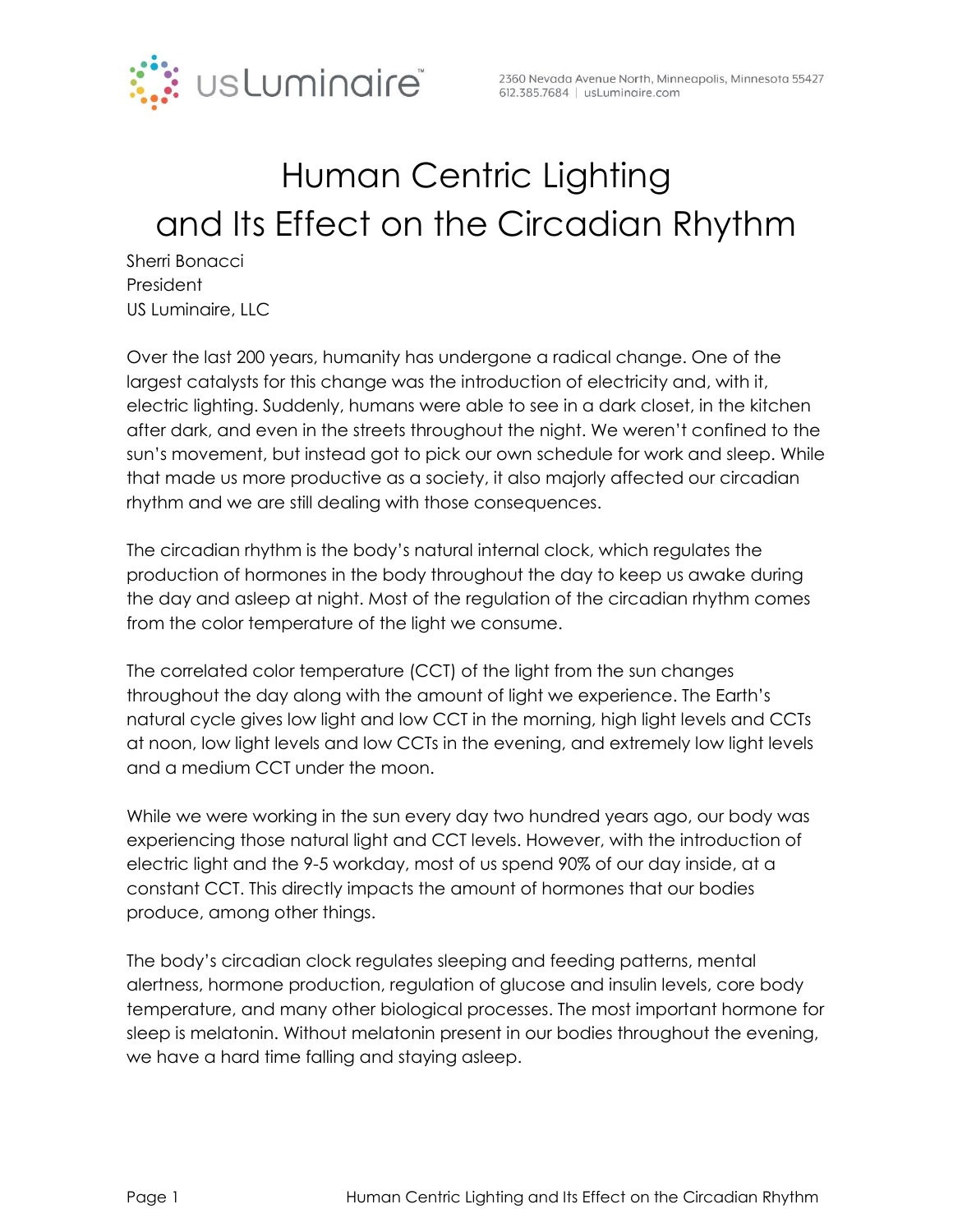

Scientists have been able to find specific cells that set our circadian rhythm, called intrinsically photosensitive retinal ganglion cells (ipRGC). These cells are especially sensitive to blue light, like that can be found in the mid-day sky. This can be up to 10,000K. The blue content suppresses melatonin and encourages the production of cortisol, serotonin, and dopamine.

Recently, there has been a focus on creating lighting systems that can better duplicate the light intensity and CCT situations found in natural light throughout the day. In some patient care rooms in healthcare facilities, they were able to use these technologies to improve patient satisfaction and support patient recovery in those rooms.

Another area of focus for these systems are in classrooms. Setting lighting at 12,000K for the first 30 minutes of the day helps the students to wake up and finish shutting down their sleep cycle and melatonin production. For the normal studying periods, the CCTs are set between 5000K and 6500K and can be doubled for literature instruction and discussion. After recess and during rowdy classes, the CCT can be set to 2700K to calm down the class. So far, the results have shown increased academic performance over classrooms without the lighting systems.

LED lighting in particular is a great option for these systems because of how much control you have over the CCT and ability to increase or decrease lumens using dimming. They can also switch to giving red light at night instead of the normal blue light, which can help in the production of melatonin.



The visual impact of changing CCT throughout the day in an office setting